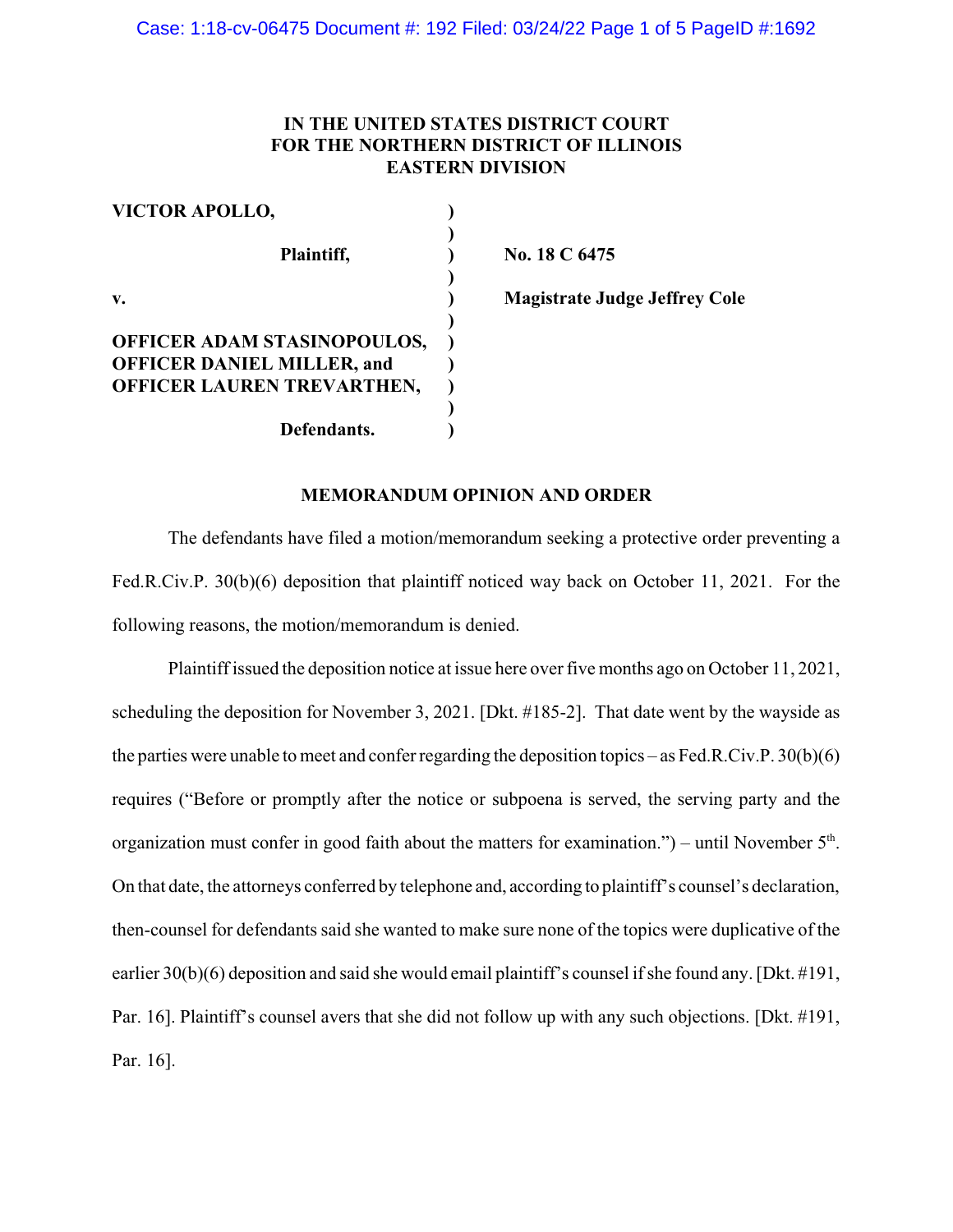## Case: 1:18-cv-06475 Document #: 192 Filed: 03/24/22 Page 2 of 5 PageID #:1693

That there were no problems with the topics is certainly borne out by the parties' status reports: there were no objections to depositions or topics mentioned in status reports filed with the court on October 29, 2022 [Dkt. #167, Par. D(2)], or on November 30, 2021, when the parties indicated the deposition was being scheduled for December 22, 2021. [Dkt. #168, Par. A(4)].

Just a week later, current counsel substituted in [Dkt. #170] and almost immediately sought, and received, a three-month extension of the discovery schedule, arguing that it was necessary so that new counsel could meet with counsel and review the file. [Dkt. #175, Par. 5; #177]. In the parties' next status report, filed December 30, 2021, new counsel raised no problems with the 30(b)(6) deposition, saying only that plaintiff had agreed to reschedule it to accommodate new counsel. [Dkt. #180, Pars. A(3), B(1)]. When current defense counsel informed plaintiff's counsel they would be substituting in on December 3, 2021, she had asked that all depositions – including the  $30(b)(6)$  deposition – be postponed until after the new year. [Dkt. # 190-7].

In the status report of January 31, 2022, the parties reported that they had *finally* scheduled the 30(b)(6) deposition for February 22, 2022. At that point, this was the *third* date for the deposition, Again, there was no indiction that any of the topics, which new counsel had surely familiarized herself with over the preceding two months, were objectionable. [Dkt. #181, Par. A(1)].

February  $22<sup>nd</sup>$  was a Tuesday. On Friday, February 18<sup>th</sup>, defense counsel informed plaintiff's counsel that she had to reschedule the deposition *yet again* because she suddenly had an unspecified conflict, just two business days before the deposition. [Dkt. #198-8, Page 6/7]. She still hadn't taken a good look at the case file because she further wrote: "I trust that you will not be deposing the upcoming 30(b)(6) witness on issues that were previously addressed. Please confirm that is the case." [Dkt. #198-8, Page 6/7]. Plaintiff's counsel wrote back, explaining that they had: drafted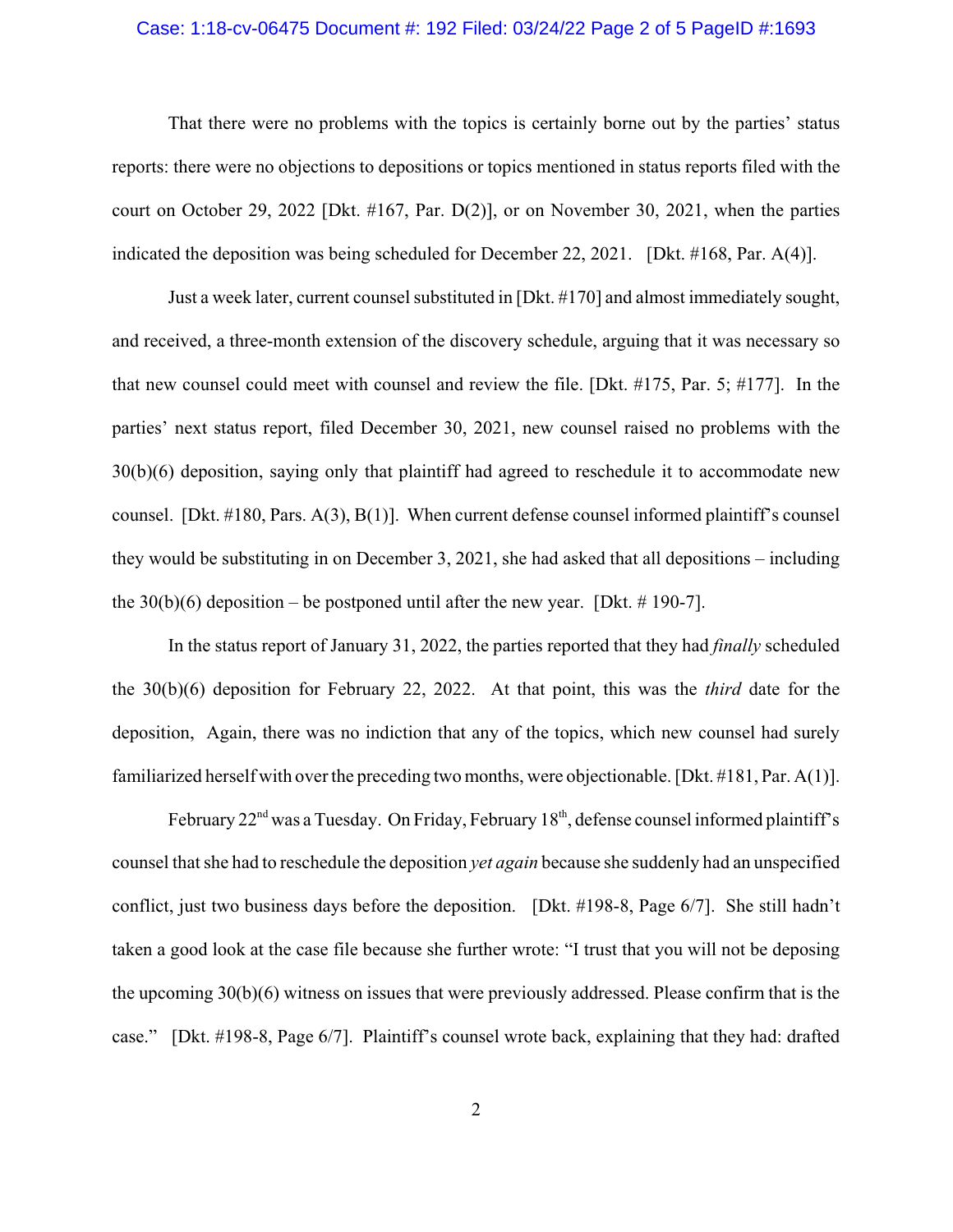## Case: 1:18-cv-06475 Document #: 192 Filed: 03/24/22 Page 3 of 5 PageID #:1694

the Rule 30(b)(6) topics with an eye toward avoiding duplication. We also discussed the issue with Gail at our November 5, 2021 meet-and-confer. We asked her to send us an email identifying any topics that she thought might be duplicative, and she did not do so. I will also note that, when the Village first sat for a 30(b)(6) deposition, it was not a party to this action. The Village also had not yet disclosed the existence and erasure of Ofc. Spagnolo's dashcam footage. Consequently, the initial deposition did not explore the Village's liability for the Monell and spoliation claims.[Dkt. #198-8, Page 6/7]. Plaintiff's counsel agreed to reschedule for Monday, March 7<sup>th</sup>, as long as defense counsel could assure them that this would be the final postponement [Dkt. #198-8, Page 6/7], and with that, the 30(b)(6) deposition was set for a fourth time.

On Thursday, March  $3<sup>rd</sup>$  – not even two full business days before the deposition – defense counsel wrote a five-page letter objecting to the March  $7<sup>th</sup> 30(b)(6)$  deposition for two reasons. First, defense counsel pointed out that Fed.R.Civ.P. 30(a)(2)(A)(ii) requires leave of court to take a second deposition of a 30(b)(6) witness. Additionally, defense counsel added that the topics could have been and ought to have been covered at the earlier deposition. [Dkt. #190-9]. Defense counsel adds a third objection in her memorandum in support of her request for a protective order: that the deponent or deponents are "apex" witnesses. [Dkt. #188, at 10-11].

But, certainly by March 3 – again, not even two business days before the deposition – it was far too late to lodge objections, especially seeing how that deposition had been rescheduled multiple times to accommodate defense counsel. Fed.R.Civ.P. 30(b)(6) requires that "[b]efore or promptly after the notice or subpoena is served, the serving party and the organization must confer in good faith about the matters for examination." The parties met regarding the deposition topics, there were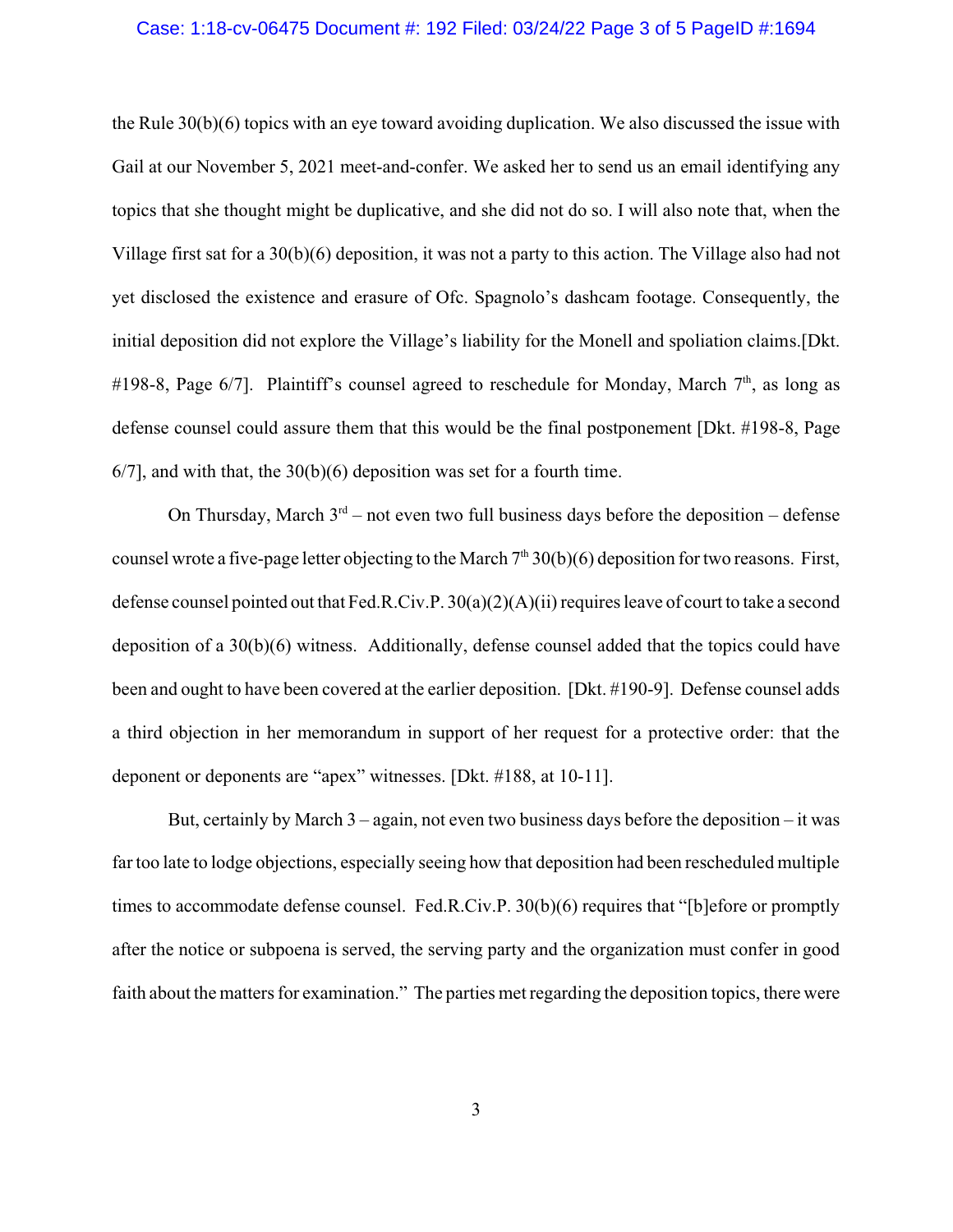## Case: 1:18-cv-06475 Document #: 192 Filed: 03/24/22 Page 4 of 5 PageID #:1695

no objections, and the deposition was scheduled.<sup>1</sup> While it is difficult to enter a case and catch up, defense counsel asked for, and received, a hefty extension for just that reason. She is not entitled to a reboot simply because she disagrees with some decisions her predecessor made. We are at the tail end of discovery in a case that has dragged on for well over three years. Counsel could have gone through the case file regarding the previous 30(b)(6) deposition three months ago, two months ago, or a month ago. There as ample time have been enough time to figure out if the topics could have been covered at the previous deposition and it should have been more than enough time to figure out that the deponent was a so-called "apex" witness long before a day or two before the date of the deposition.

When the parties choose to seek court intervention rather than the compromise expected by not only Fed.R.Civ.p. 30(b)(6) but by Local Rule 37. 2, resolution of their dispute is left to the court's broad discretion. *Kuttner v. Zaruba*, 819 F.3d 970, 974 (7th Cir. 2016); *James v. Hyatt Regency Chicago*, 707 F.3d 775, 784 (7th Cir. 2013). In this instance, given the back and forth between the parties over this deposition, the previous agreement between the parties and lack of any timely objections, and the multiple rescheduling accommodations made to defendants, the defendants' request for a protective order is denied. *See, e.g.*, *Nat'l Urb. League, Inc. v. Urb. League of Greater Dallas & N. Cent. Texas, Inc*., 750 F. App'x 305, 310 (5th Cir. 2018)(court did not abuse discretion in denying motion for protective order where party "waited to object to the Rule 30(b)(6) topics until two1:18-CV-05383, 2021 WL 3292261, at \*10 (N.D. Ill. 2021)(counsel should have lodged objections to topics when the parties met and conferred before the deposition was scheduled).

<sup>&</sup>lt;sup>1</sup> Obviously, that meeting and scheduling renders defense counsel's objection under Rule  $30(a)(2)(A)(ii)$  nonsense as the Rule does not require leave of court when the parties agree to a second deposition.